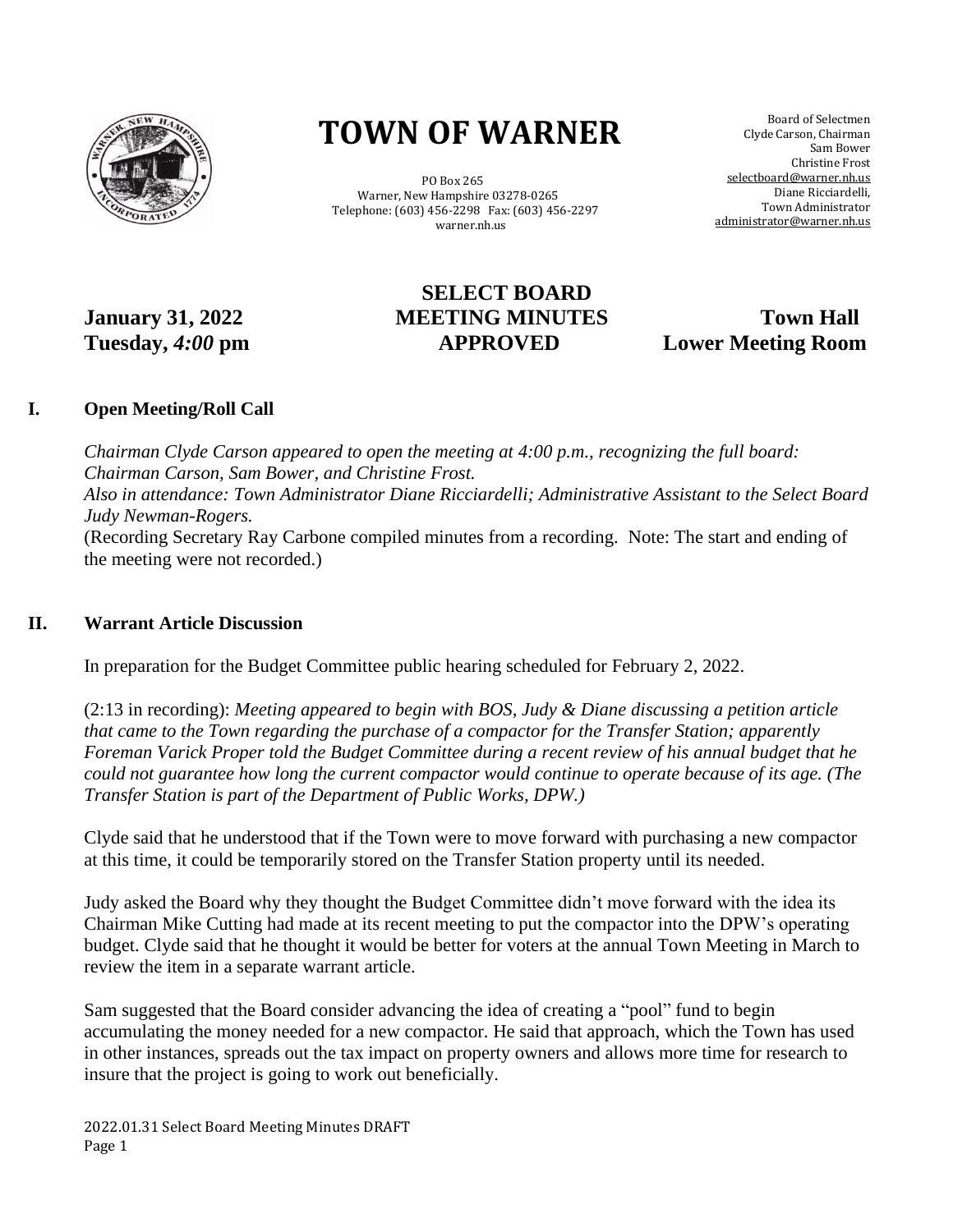Christine offered that Varick's comments to the Budget Committee created "unnecessary excitement" at the committee's meeting.

Clyde said that if the compactor costs were put in the DPW's operating budget, there might be some at the Town Meeting who would accurately say that the money could be used for other purposes.

Christine said she's been surprised by "the lack of trust" in the Town. Clyde said there are only a few people who have that opinion.

Judy suggested that, regarding the projected compactor cost, some citizens express distrust of the costs of any Town purchase or project unless there is documented proof, and yet the same charge could be made about the petition warrant article before the Board tonight. She said that the Budget Committee hearing discussion brought out legitimate concerns about the purchase such as a long lead time on delivery.

Christine said that if people are concerned about the compacter purchase, it properly belongs in the facility's operating budget. "What if the warrant article (calling for the purchase) doesn't get approved at Town Meeting," she asked rhetorically.

Clyde restated his opinion that the purchase is more likely to be approved by voters if it's in a separate warrant article, rather than in the DPW operating budget.

There was some discussion about whether the current emergency might call for the Town to order the compactor as soon as possible. Both Sam and Clyde said they would want to discuss that idea further with Varick before moving forward. Sam added that he's not even sure about the possible cost of a compactor; Clyde said it would be approximately \$60,000.

The Board decided to ask Varick to come to its next meeting.

Christine suggested that it might be a good idea to take some money from elsewhere in the proposed annual budget, e.g., the Skateboard Park improvements, and shift those funds over to the prospective compactor purchase. Clyde said the Board could cut the Skateboard Park warrant article requested amount in half, with the savings put towards the compactor. (The plan to complete the Skateboard Park renovation project could them be shifted to 2023.)

Judy said she's aware that there has been some information about the Skateboard Park renovation posted on the supporters' website. She also pointed out that it's been the usual process for department heads to bring significant problems and projects to the Select Board before the issues become urgent; the Board will then often begin putting money aside on an annual basis until the funds are there to handle the project. In conclusion, Judy said that most Townspeople would probably consider the compactor a "need" and the Skateboard Park renovation a "want."

Sam agreed with Judy, but he also suggested that there is a larger, looming issue behind the current problems that Townspeople have seen recently at the Transfer Station (i.e., large piles of trash scattered around and in the compactor into which residents must toss their trash bags). "There is a need to figure out how to generate less trash in this Town," he explained. Clyde agreed, and said that the previously